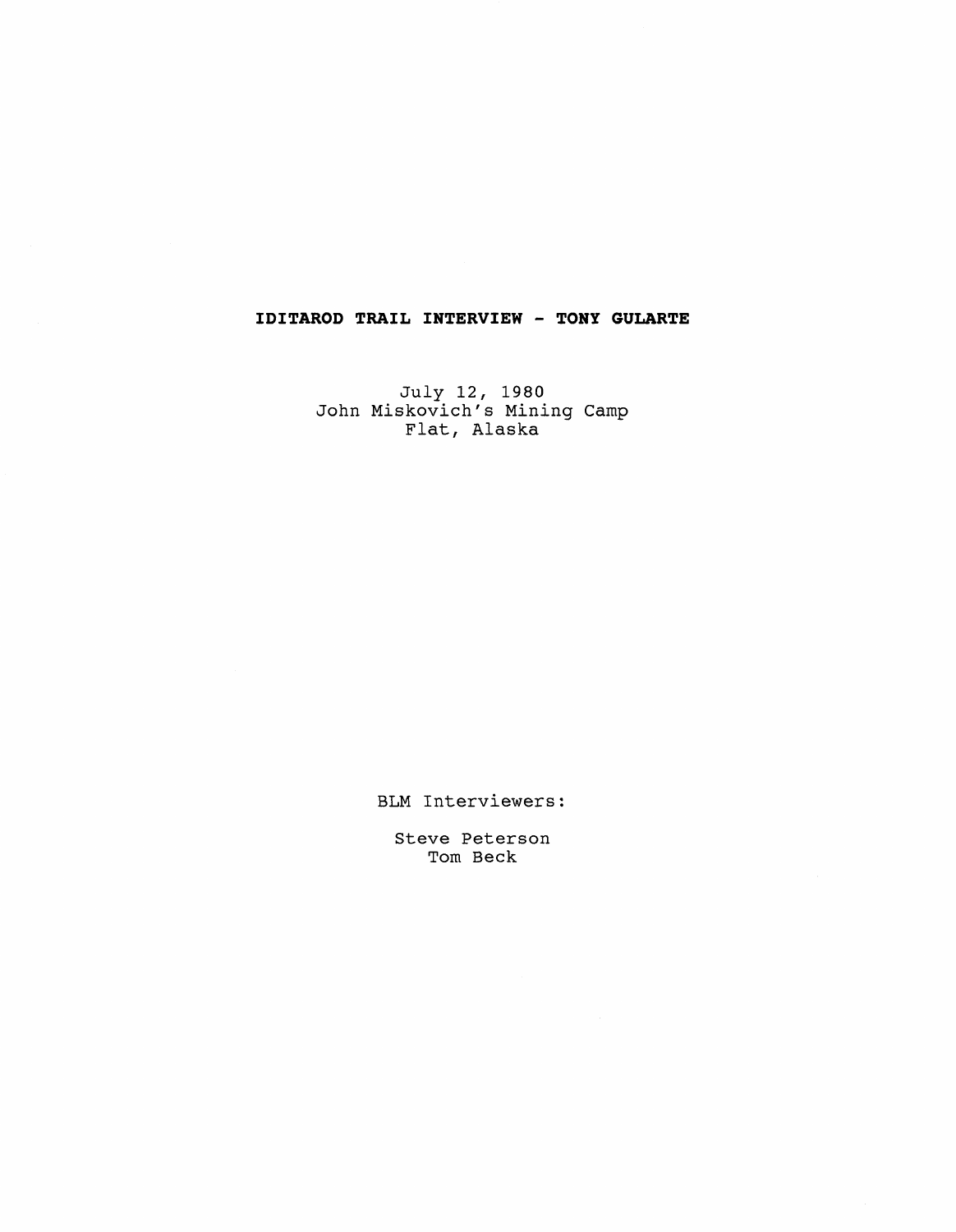## **JULY 12, 1980** - **TONY GULARTE**

(Tape No. 1, Side A)

## **INTRODUCTION**

INTERVIEWER: ..... Trail interview with Tony Gularte of Anchorage, Alaska. The interview is conducted at John Miskovich's Mining Camp near Flat, Alaska, on July 12th, 1980. Interviewers for the Bureau of Land Management were Steve Peterson and Tom Beck.

Tony was born in 1908, came over the Iditarod Trail when he was seven years old in 1915. Tony spent much of his early life in the Iditarod and Flat areas.

As the interview commences, Tony is examining a map of the Iditarod/Flat area prepared by the Bureau of Land Management showing sites and segments along the Iditarod Trail. A mechanical breakdown during the tape causes gradual deterioration of sound quality. The tape is nearly inaudible at its end.

## **INTERVIEW**

| Q      | Okay. Now there's Dikeman, which we're talking of<br>Fullerton's now. We kind of assume that the trail, the old<br>trail to Dikeman, more or less followed to the right-hand<br>side, here, this |
|--------|--------------------------------------------------------------------------------------------------------------------------------------------------------------------------------------------------|
| А      | Mm hmm (affirmative).                                                                                                                                                                            |
| Q      | creek and then at Shermier's headed straight north?                                                                                                                                              |
| Α      | Now, this is -- hey, there now, have you talked to Tim?                                                                                                                                          |
| Q      | No. Twitchell?                                                                                                                                                                                   |
| Α      | Yes.                                                                                                                                                                                             |
| Q      | Tim Twitchell? Where's he at?                                                                                                                                                                    |
| Α      | He's up at the Pioneer Home.                                                                                                                                                                     |
| Q      | In Anchorage?                                                                                                                                                                                    |
| Α      | In Palmer.                                                                                                                                                                                       |
| Q      | Palmer. Oh. Yeah, he had the reindeer. He was a reindeer                                                                                                                                         |
|        | herder.                                                                                                                                                                                          |
| A      | Ah, now, Tim would know a lot about this country 'cause he                                                                                                                                       |
|        | was -- he had reindeer all over this country.                                                                                                                                                    |
| Q      | Mm hmm (affirmative). You were talking -- what's this                                                                                                                                            |
|        | roadhouse you were talking about 35 miles up from Flat?                                                                                                                                          |
| Α      | Well, it'd be out of Iditarod, see.                                                                                                                                                              |
| Q      | Mm hmm (affirmative). Now, there's Shermier's.                                                                                                                                                   |
| Α      | There's -- that's Shermier's.                                                                                                                                                                    |
| Q<br>Α | Yeah.<br>There's $--$ all right?                                                                                                                                                                 |
|        | And there's Iditarod.                                                                                                                                                                            |
| Q<br>Α | Now, out in here about 30 or 40 miles                                                                                                                                                            |
| Q      | On the Hunter Trail?                                                                                                                                                                             |
| A      | I don't know. I haven't ever heard of the Hunter Trail, but                                                                                                                                      |
|        | a hunter                                                                                                                                                                                         |
| Q      | Hunter. Hunter.                                                                                                                                                                                  |
| А      | Hunter. I don't know.                                                                                                                                                                            |
| Q      | Well, it goes -- it was that shortcut from Shermier's                                                                                                                                            |
|        | $\texttt{to} \dots$                                                                                                                                                                              |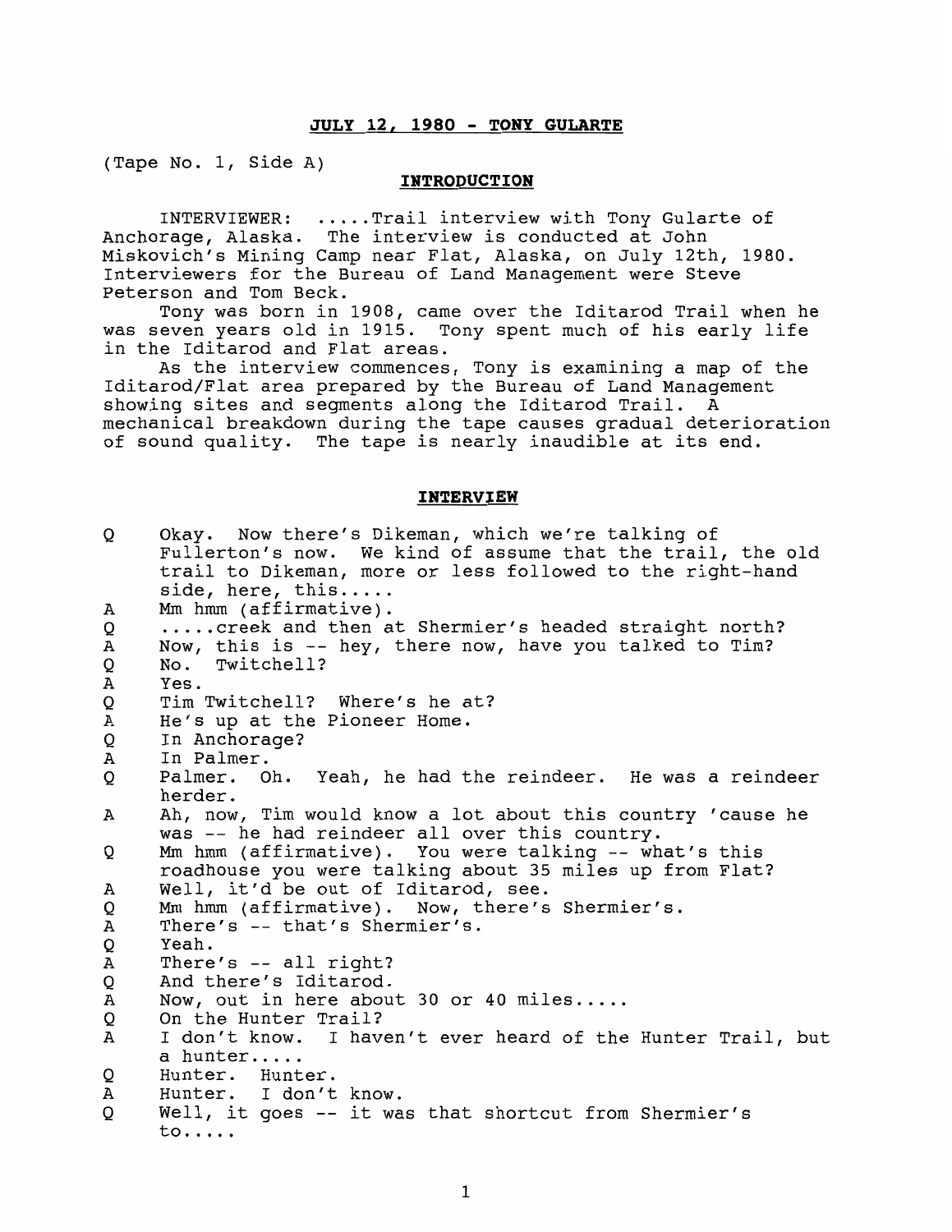$\overline{A}$ To Old Hook. Yeah.  $\Omega$ A Well, it had to follow there then. Here's Fritz's. Right there. Q Yeah. And that was..... That -- that was the only two places. A Was that Shermier and Fritz's?  $\circ$ Yeah. Fritz's Roadhouse.  $\overline{A}$ Q I see. And then the other.....<br>Now, see, Jerry.....<br>.....one up here, this cabin.....<br>See, Jerry Wynn run that at the last part of the trail, and  $\mathbf{A}$  $\mathsf{o}$ A a little fella.....<br>When was that about, in the '20s?  $\mathsf{o}$  $\overline{A}$ Yeah. He ran Fritz's? O Yeah, when did they last run the trail? You guys ever  $\mathbf{A}$ heard?  $\mathsf{o}$ Well, they're still running it. I quess it's still a..... A No, no, no, no. I mean the mail trail. When was it.....<br>'26, twenty.....<br>Well, it had to be about '25. Q  $\mathbf{A}$ When the plane started coming into McGrath..... Q  $\mathbf A$ Yes.  $\circ$ ..... or Eielson, wasn't it? Wasn't..... Q Yeah. Q ..... Eielson the..... Q Late '20s.  $\circ$ Yeah.  $\overline{A}$ See, they run the mail a couple of years after the plane came in, I believe. Yeah. Q And the first plane came in to Iditarod, must have been, in A '25. Q Is that right? A. A. Bennett.  $\mathbf{A}$  $\circ$ Yeah, Eielson ran the one from, was it, Fairbanks to McGrath.<br>From McGrath.  $\overline{A}$  $\circ$ I was thinking that was about twenty- ..... But A. A. Bennett was the first one into Flat.  $\mathbf{A}$ Or Iditarod. Q Well, no, we'll say Flat. A Okay. Q  $\, {\bf A}$ Because he landed behind this mountain over here. Oh, is that right? Q  $\mathbf{A}$ See, there was the old air. They made a little strip up there.  $\mathbf O$ Yeah. This wasn't dug.  $\mathbf{A}$ O Yeah.  $\mathbf{A}$ See. Then after they dug down here, well, then they made the strip right here. Q Was that one of the old Alaska Road Commission strips? In the  $mid-20s...$ .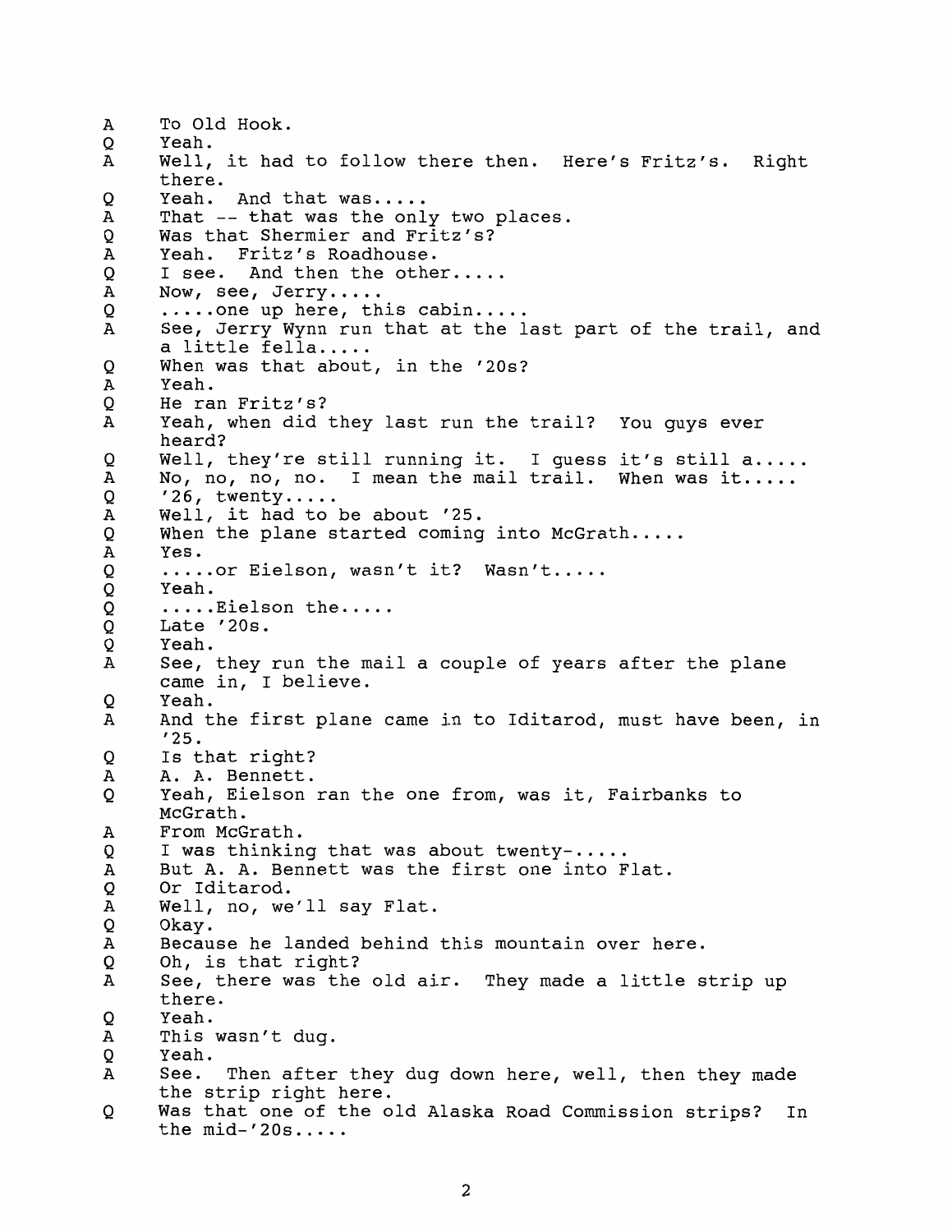$\mathbf{A}$ No. Q .....'26, '28, they.....<br>The people themselves. The people themselves made that  $\mathbf{A}$ strip up there.  $\mathsf{O}$ Is that right? A Yes. It's right in back of this noll.  $\mathsf{o}$ Uh-huh (affirmative).  $\overline{A}$ And then..... They weren't paid to do it, they just.....<br>Huh?  $\mathsf{o}$  $\overline{A}$  $\circ$ They weren't paid -- you know, they did it -- the Road Commission paid a lot of people to build small strips ..... Yeah, well, no, we collected enough money and we put it in  $\mathbf{A}$ ourselves. O Is that right. Then A. A. Bennett come in, see.  $\mathbf{A}$ O Uh-huh (affirmative).  $\overline{A}$ Then after that, then they fixed the field down here where it is now.  $\overline{O}$ I see. And it was 800 foot long.  $\mathbf{A}$  $\circ$ At that time.  $\overline{A}$ At that time. Yeah. **Mm** hrnm (affirmative). O  $\overline{A}$ 'Cause when old -- an old Post come in, he hit the end of the field, he hit the center field, and he hit the ditch.  $\Omega$ ( Laugh. )  $\mathbf{A}$ And that was the end of it. But if he'd landed any other place, that plane would have still been there.  $\mathsf{o}$ Yeah. 'Cause we had everything here to fix him up, and Joe Cross A had brought him a prop and there was an old fella, Patterson.....  $\circ$ This is Wiley Post? Yeah. And that was Patterson that had the -- was the A blacksmith, and he made his strut for his landing gear. O Oh, is that right?  $\overline{A}$ Yep. And in 13 hours he was gone. I'll be darned. Q  $\overline{A}$ Yeah.  $\mathsf{O}$ Here's your pop.  $\mathbf A$ Yeah. Q Huh.  $\, {\bf A}$ Yeah.  $\circ$ You've been over these trails then, huh?  $\mathbf A$ Hmm? Q You've been over these trails yourself.....<br>Well.....<br>....quite a bit or..... Α Q  $\mathbf{A}$ .....just that one time I went over the Iditarod Trail (inaudible). Q What, you came up over the pass through.....<br>Yeah. A Q ..... Takotna? O Yeah. Yeah, through McGrath. It'd be.....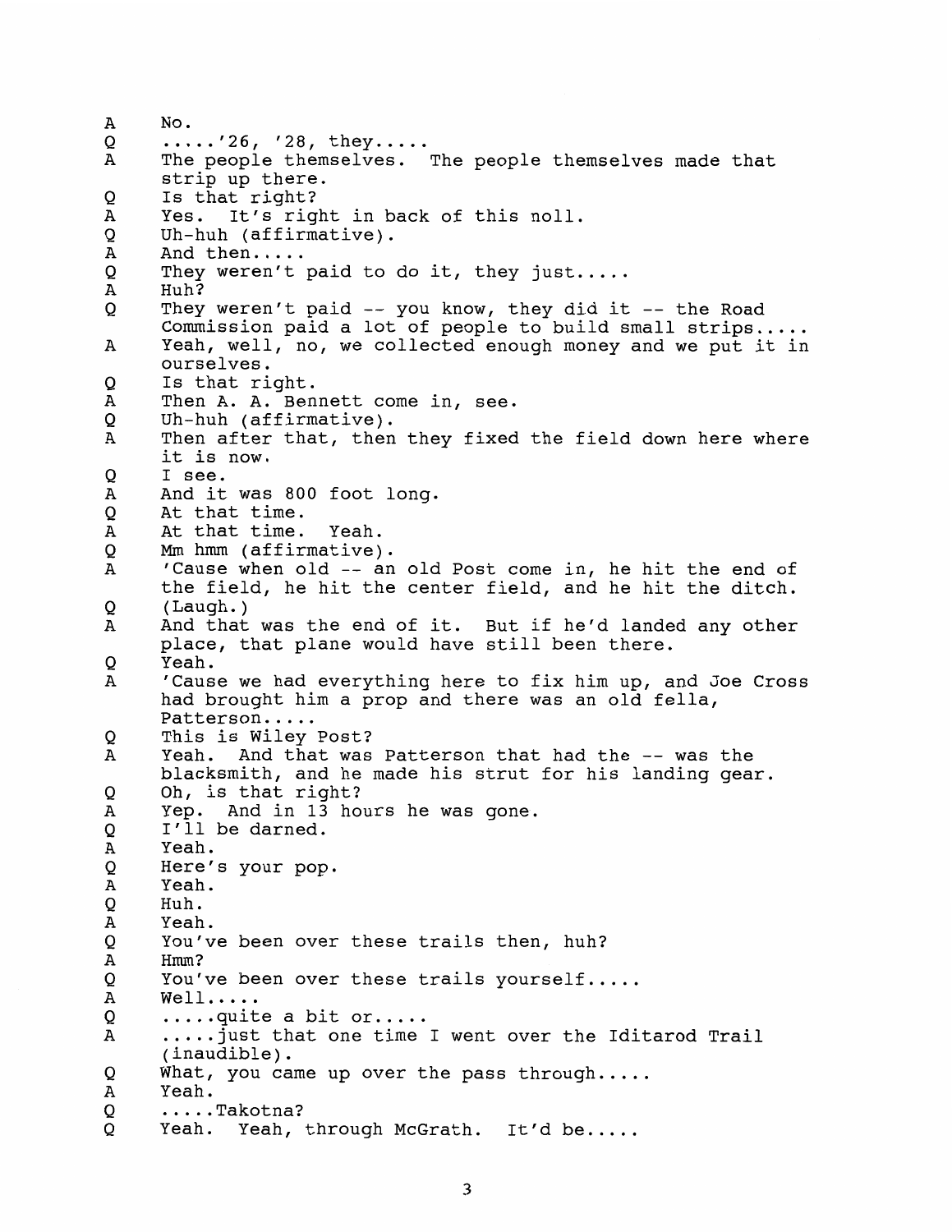Through McGrath, and then.....<br>.....Old McGrath.<br>.....then Takotna and then up Fourth of July.  $\mathbf{A}$  $\circ$  $\overline{A}$ Q Oh, you came up this route here? Yeah.  $\mathbf{A}$ O The old, old route.  $\mathbf{A}$ Yeah.  $\circ$ And then over Moore Creek?  $\overline{A}$ Then over Moore Creek. And you did that in the winter or the summer?  $\mathsf{O}$  $\tt A$ Well, no, in the spring of the year, in March. Is that right? So you took the old -- not on the ridge, but  $\mathsf{O}$ right down on the creek. Yeah. See, and well, the trail was still there in '37, '38,  $\overline{A}$ and '39. It was just the same as the day when we came over it. Uh-huh (affirmative). O  $\mathbf{A}$ You know, I used to trap in that country.  $\circ$ Yeah. I know the Fullertons and Harrises were talking about all the snow they get between Manson Creek and.....<br>Well, that's why they put the trail.....<br>Yeah.  $\overline{A}$ O  $\mathbf{A}$ ..... was on account of that snow, see. That's why they went to Ophir.  $\Omega$ Uh-huh (affirmative). And then they hit Jerry Wynn's warehouse there, and they hit A Shermier's, and they came up to Iditarod. And then when I was a young fella, you know, well, I used to go and meet the old dog mushers at Iditarod and bring the mail to Flat so that'd give them a little rest. Q Uh-huh (affirmative).  $\mathbf A$ See. A day or two, see. Q Uh-huh (affirmative).  $\mathbf{A}$ Yeah. Q Huh.  $\overline{A}$ Well, this is quite a lot of history in this country. Yeah, sure is. Q There's a lot of, lot of history in Flat.  $\overline{A}$  $\circ$ Yeah. This whole area. It was the best camp in Alaska. Α Q Is that right?  $\, {\bf A}$ Bar none. Yep. Q Why do you say that?  $\mathbf{A}$ Paid the best-wages. We was getting a dollar an hour in the late '20s where the rest of them were only getting 50 cents and 60 cents. Q Is that right?  $\mathbf A$ Yes. In the late '20s. Q Geez. People that are about working for that anymore.  $\mathbf{A}$ And it was a good social town. Yeah. Q  $\overline{A}$ I can remember when the people from Iditarod would come to Flat in big hay sleds, you know, and horses, and they would roll blankets and leave Flat -- or Iditarod and come to Flat and dance once night, come up -- see, there was a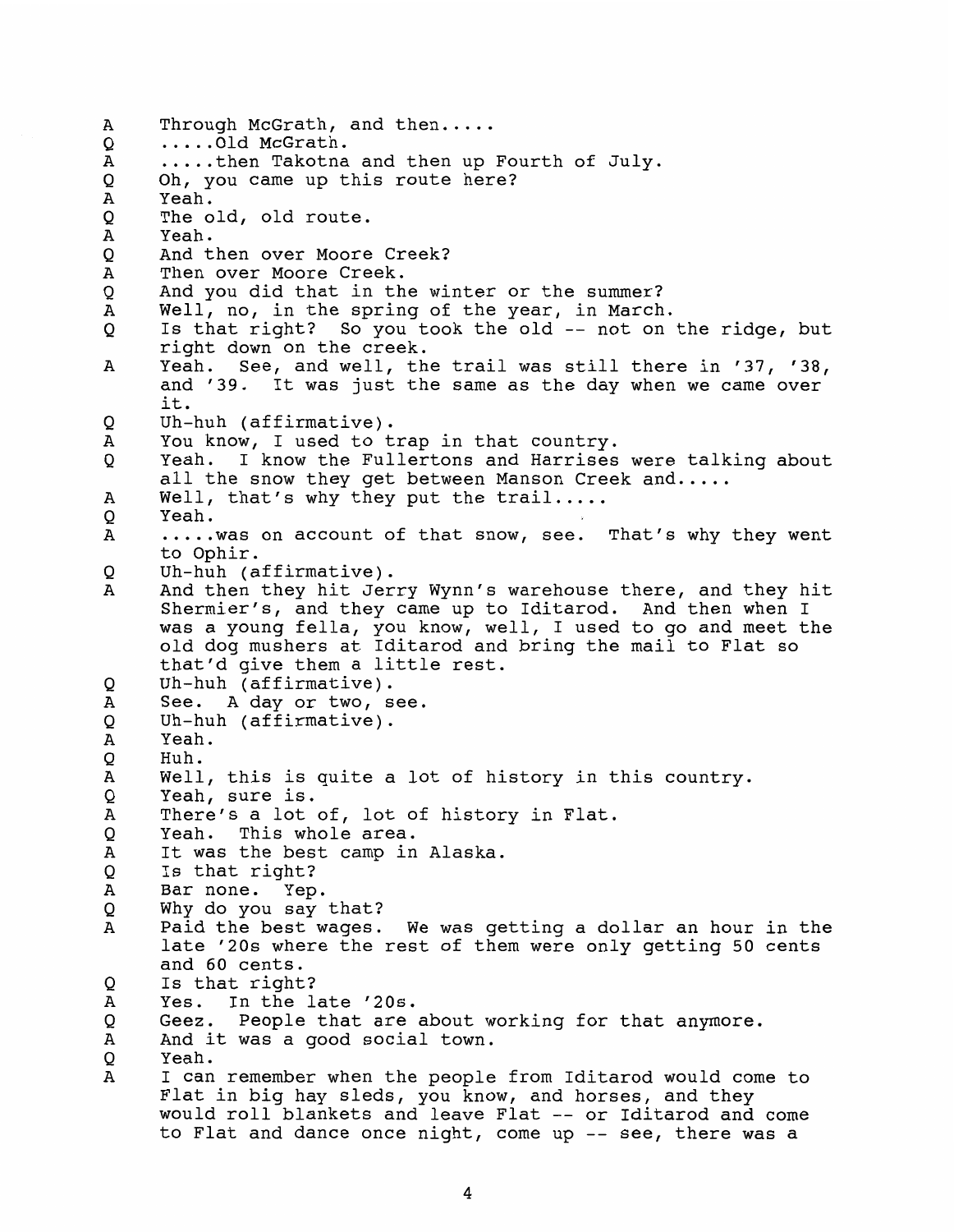```
town over here called Discovery. 
      Oh, yeah. Yeah. 
\OmegaA
      And then they would dance there that night and then go back 
      to Flat and then go back to Iditarod. 
Q
      Oh, is that right? 
      That's right. And then they -- people in Flat would do the 
\overline{A}same thing, and the people in Discovery, the next month, 
      would do the same thing. 
O
      ( Laugh. ) 
      Yeah, always quite a social town. And they had good dance
\mathbf{A}halls. 
O
      Is that right? 
\mathbf{A}Yeah. 
Q
      How often did the mail come in? 
      Once a week. Once a week, yeah. 
\overline{A}Q
      Yeah. If you were lucky, huh? 
      Yeah. Once a week they would try to make it in. 
\mathbf AQ
      Was that a big occasion, when everybody.....<br>Oh, no. No.
\, {\bf A}\circYeah. 
\overline{A}No, nothing to me. No. You know, a lot of times it may get 
      a little late because they had to snowshoe to break trail. 
      Mm hmm (affirmative). 
Q
\mathbf{A}You know, the roadhouse man would drop and break trail as 
      far as you could, you know, and then the other boy on the 
      other end, he would do the same thing, you know. And then 
      the people on the trail, they'd break trail, you know. And 
      if they didn't make it that day, well, then they went back 
      to the same roadhouse and stayed over because that night the 
      trail would harden up, see. 
      Mm hmm (affirmative). 
Q
      So then the next morning, they would get right out to where 
A
      they (indiscernible), and then the next day they would go on 
      through. 
      Mmm. Did the operators actually get -- how did they pay
O
      them? Did they just get so much an hour or..... 
      Well, no. You mean the dog mushers? 
A
      No, the roadhouse. 
Q
      Well, you paid them the same as you go to Russia. 
\overline{A}Q
      I thought maybe they were on a contract or something. 
\mathbf{A}No, no, no. No. 
Q
      Not even for the mail.....<br>No, no, no. No, no, no. The roadhouse belonged to the
\mathbf{A}owner. 
\mathsf{o}I see. 
\overline{\mathbf{A}}And.....<br>So there was no subsidy or anything.<br>.....he charged so much for a bed and so much for your
Q
A
      meals, you know. 
      What, did the mailman just carry money with him and pay 
Q
      them.....<br>Oh, yeah.<br>.....and take it out of expenses?
\overline{A}O
      Oh, sure, as far as I know. 
A
O
      Yeah.
```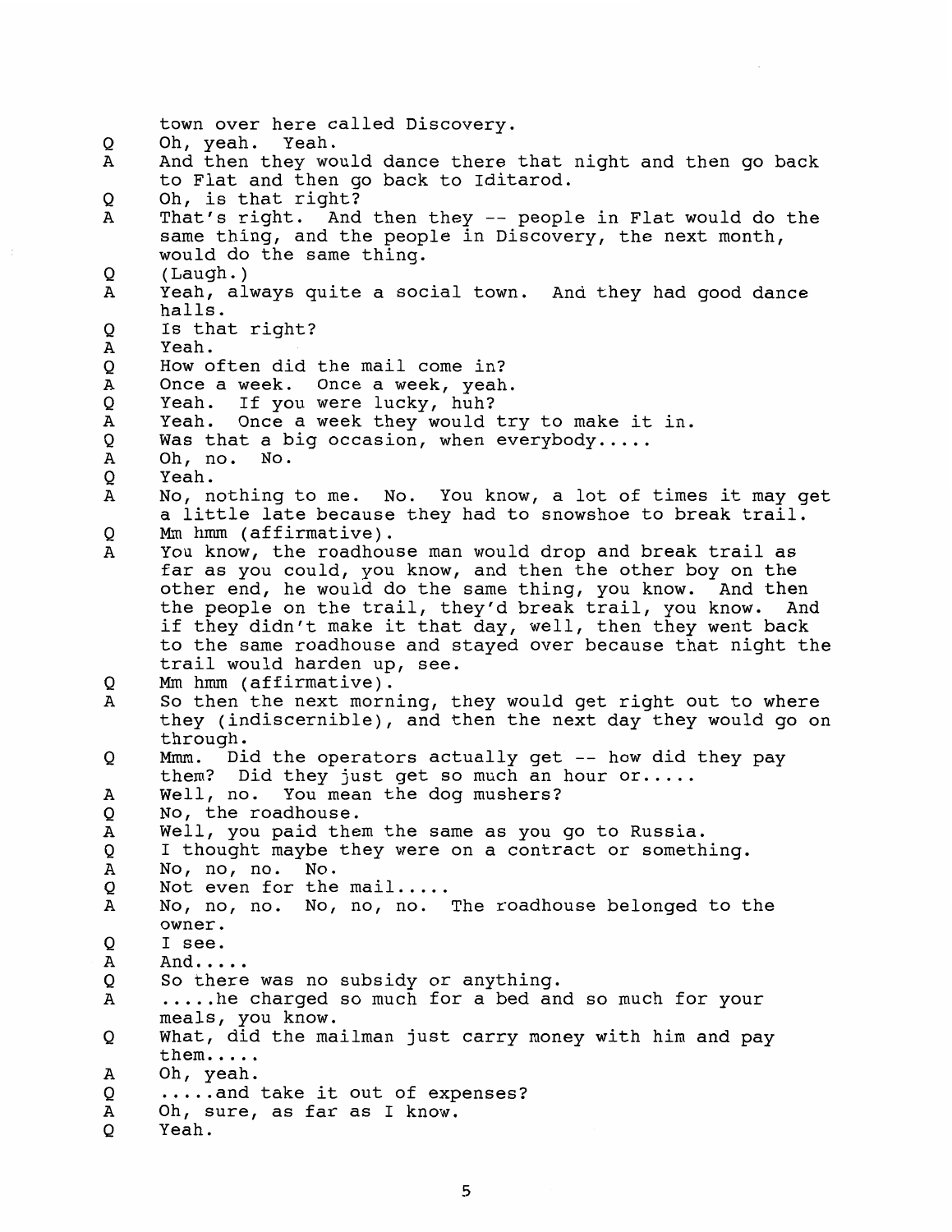Yeah. Well, I got a picture of a beautiful dog team on the Α mail run, Bill Duffy's team. Uh-huh (affirmative).  $\mathsf{O}$ Or, yeah, Bill Duffy and Ernie Beady were together. A Q When was this? What year was Beady.....<br>Beady and Duffy.....<br>Beady and Dikeman were the ones that.....<br>Huh?  $\boldsymbol{A}$ Q Α Beady and Dikeman were the ones that..... Q Α No, no.<br>.....started out..... Q Beaton and Dikeman. Α Q Beaton and Dikeman. Beaton and Dikeman. I can tell you that story, too, about Α it 'cause I got that from Johnny Beaton himself. Is that right? O That he -- when he discovered this. Oh, yeah, I knew Johnny  $\mathbf{A}$ Beaton well. In fact, I got pictures of him. Oh, is that right? O A I got pictures of him. Where do you have that? In Anchorage?  $\circ$ Yes, and then there's his daughter, Jean is at the home in A Anchorage, Jean Beaton. Oh, is that right? Q A But it's not her -- Beaton now; it's -- Syzmanski (ph) is her name now. Yes, her -- that was her dad. Q Is that right? Yeah, and his son is down at Golden Creek. A Hmm. Now, where is that at? Q That's 30 miles or 40 miles below Tanana, down there with Α Joe Ramstead. O Yeah. Yeah. But he's a fly-by-nighter.....<br>(Laugh.) А  $\mathsf{O}$ ..... for the airport. Yeah. No, Johnny, Johnny made a lot A of money in those times. (Inaudible comment.) Is that right? O You know, it's hard to realize how many little outfits has  $\mathbf{A}$ done this in mining. Well, there's been quite a few, but probably nothing like it Q used to be. Yeah, but no, no. Yeah, but in their league, they usually A know. This prickly -- peppered with little individual miners. Yeah. Q You know. Same as Flat Creek, there was miners there. Same Α with Willow Creek and then Chicken Creek was pretty well one mine, and French Creek was pretty well -- French Creek didn't get worked until Adolf went there (inaudible). Well, their dad -- their father's been here quite a while Q too. Oh, yeah. He was an old-timer here. Good Lord, I knew him Α back in 1918, 1919 very, very well (inaudible). Well, we've been saying what we've been trying to do is Q locate these trails to.....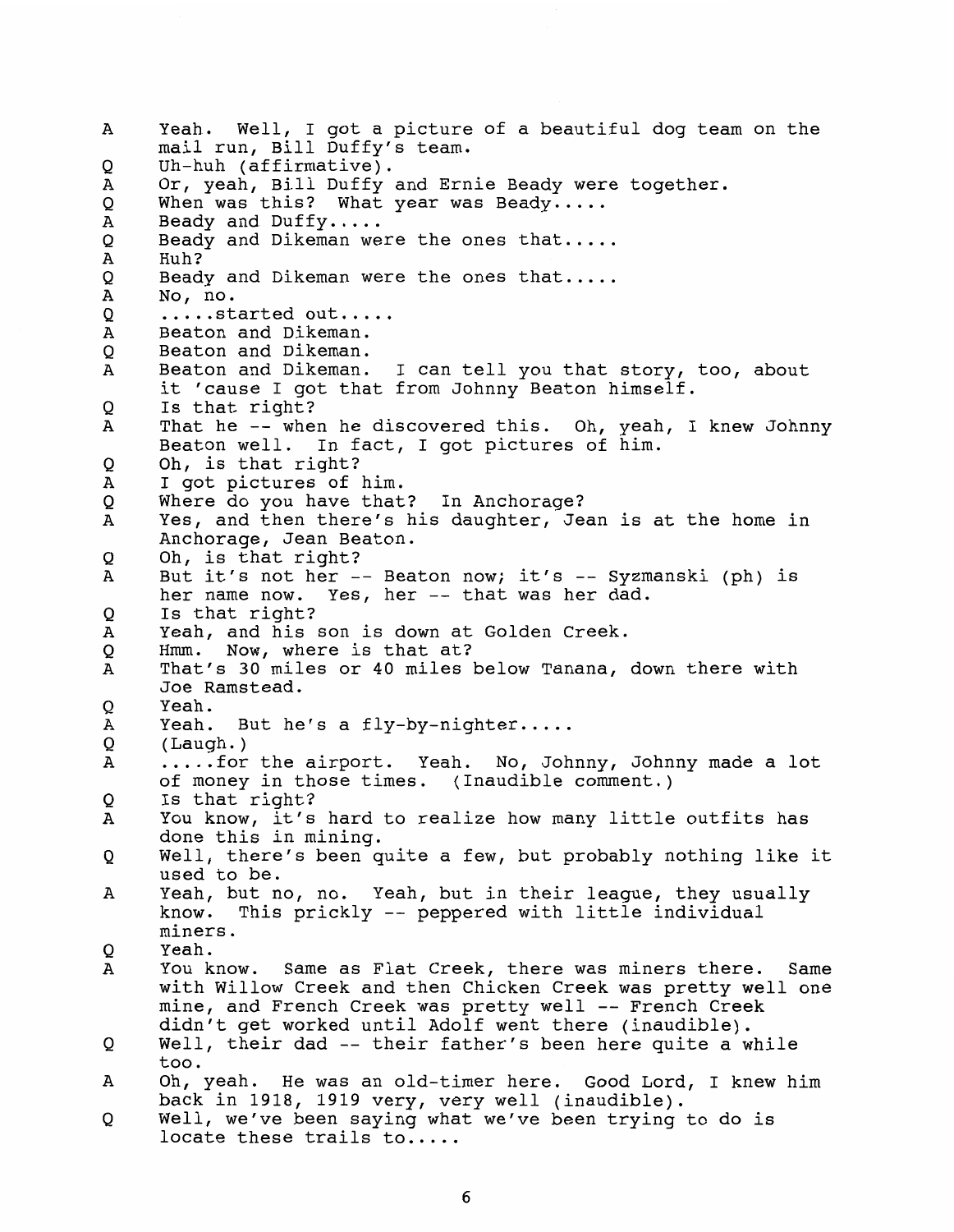Mm hmm (affirmative).<br>.....see how accurate they are and.....<br>Mm hmm (affirmative).  $\mathbf{A}$  $Q$  $\mathbf{A}$ Q ..... when they existed, when they stopped, you know.  $\mathbf{A}$ Yeah.  $\Omega$ All of them. It's really quite a honeycomb. We were just talking to the Fullertons about the -- you know, the section that goes south here down Bonanza Creek over to Crooked Creek.  $\boldsymbol{A}$ Oh, yeah.  $\Omega$ And then the old highway survey that went to Georgetown.  $\mathbf{A}$ NOW, this boy here is in Anchorage too. He's -- he can tell you all about this country.  $\circ$ At Willow Creek? No -- well, I mean, he's from -- he was born and raised in  $\mathbf{A}$ Crooked Creek. Q Oh, is that right?  $\mathbb{Q}_{\mathcal{N}}\otimes\mathcal{N}$  $\mathbf{A}$ Yeah. That's Sam Parrott. Q Okay. Well.....  $\mathbf{A}$ Sam Parrott, he could tell you all about that part of the country and about the trails. He can tell you all about that, these trails, because he's took many a hundred dollars between here and Crooked. His dad had a store over there, and they used to board dogs in the summer. Q Is that right?  $\mathbf{A}$ Yes. Q Oh, yeah. That's Alice -- Alice Harris and.....<br>That's right.  $\overline{A}$ Q .....Josephine.....<br>That's his -- that's her brother.  $\mathbf{A}$ Q. That's her brother.  $\mathbf{A}$ That's her brother, old Sam. Yeah, we talked to the Dons (inaudible).  $\circ$  $\overline{A}$ (Inaudible.) Sam (indiscernible), yeah. Sam's..... (Inaudible comment) Well, he knew Balls; he knows Donnelin, and he knows all  $\mathbf{A}$ that country. Did they board dogs for like people that ran out of O Flat.....<br>Well, yeah. See, like if you had five dogs, instead of you A taking care of them for somebody.....<br>Yeah. O ..... Sam and his dad would come over and take a hundred dogs  $\mathbf{A}$ over. Q All right. A And then they would board them for \$5 a month. Q Is that right?  $\mathbf A$ Yeah. Q That's not (indiscernible) money.  $\bf{A}$ And then in the fall of the year, they would bring them back, see. (Indiscernible comments) Do you know Jack Morris? Q  $\mathbf{A}$ Over in McGrath?  $\mathbf Q$ Yeah.

 $\sim$   $\approx$   $\sim$ 

化四氟化